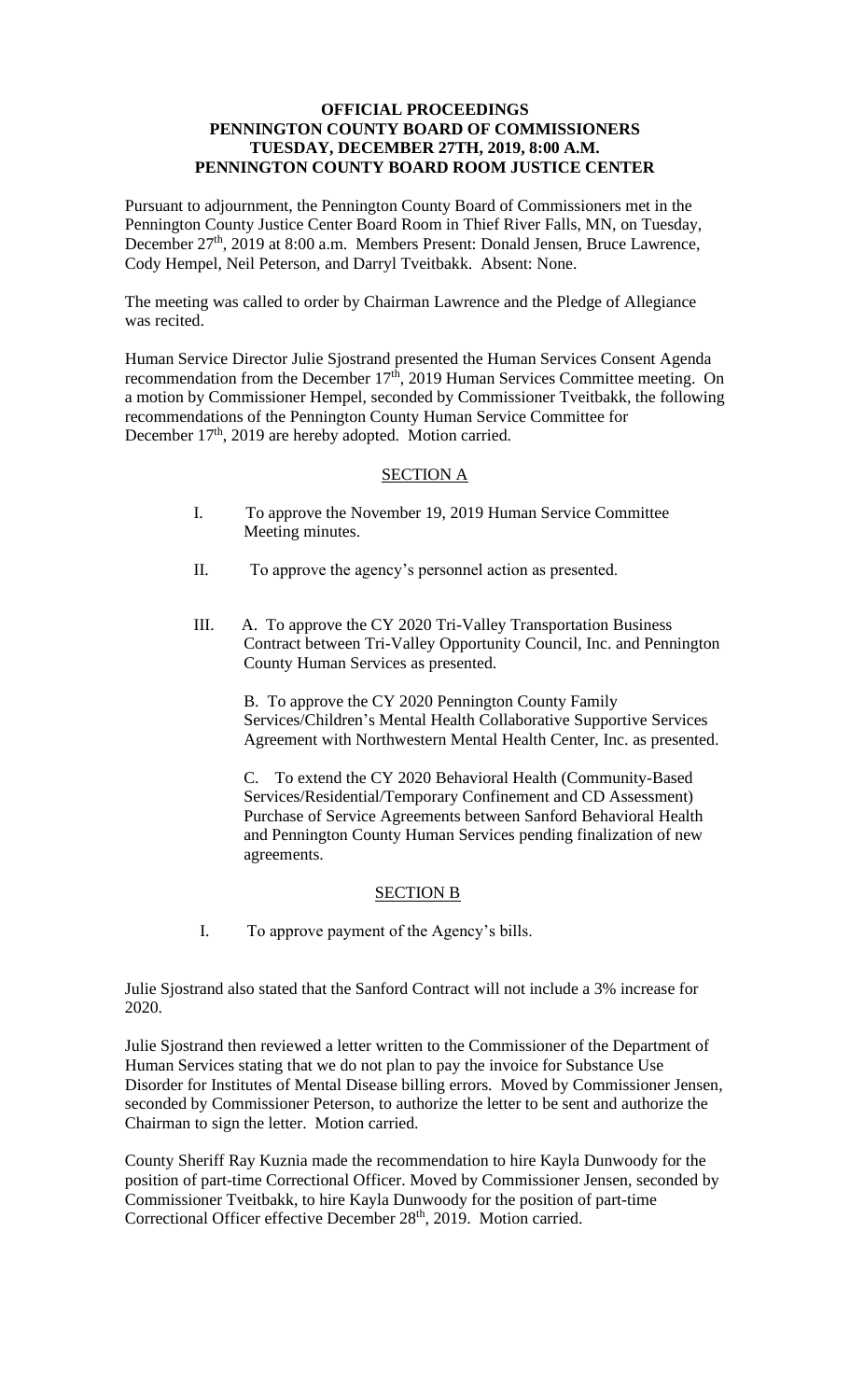Moved by Commissioner Jensen, seconded by Commissioner Tveitbakk, to accept the resignation of Scott Olslund from the position of part-time Dispatch/Jailer. Motion carried.

Moved by Commissioner Jensen, seconded by Commissioner Tveitbakk, to accept the resignation of Cody Bannert for the position of part-time Corrections Officer effective December 29<sup>th</sup>, 2019. Motion carried.

Sheriff Kuznia discussed the two unit heaters at the Sentence to Serve Office and garage. The east side heater is not able to be repaired and the west side heater has hairline cracks in the heat exchange. He has received quotes from BNJ Plumbing and Heating and Brodin Comfort Systems. Commissioner Peterson moved, seconded by Commissioner Hempel, to approve Brodin Comfort Systems to replace the two unit heaters in the Sentence to Serve Office and garage for the price of \$3,500.00. Motion carried.

Commissioner Hempel moved, seconded by Commissioner Tveitbakk, to purchase an overhead door and brackets from Peterson Lumber for the Sentence to Serve garage in the amount of \$2,959.95. Motion carried.

Sheriff Kuznia reviewed the National Incident-Based Reporting System Joint Powers Agreement. The following resolution was introduced by Commissioner Tveitbakk, seconded by Commissioner Peterson, and was carried pending review of the County attorney. Motion carried.

## RESOLUTION APPROVING STATE OF MINNESOTA JOINT POWERS AGREEMENTS WITH THE COUNTY OF PENNINGTON ON BEHALF OF ITS SHERIFF'S DEPARTMENT

WHEREAS, the County of Pennington on behalf of its Sheriff's Department desires to enter into a Joint Powers Agreement with the State of Minnesota, Department of Public Safety, Bureau of Criminal Apprehension, to receive funding to use to implement an adapter to make its records management system compatible with Minnesota National Incident-Based Reporting System requirements for which the County is eligible.

NOW THEREFORE, BE IT RESOLVED by the County Board of Pennington County, Minnesota as follows:

- 1. That the State of Minnesota Joint Powers Agreement by and between the State of Minnesota acting through its Department of Public Safety, Bureau of Criminal Apprehension, and the County of Pennington on behalf of its Sheriff's Department, is hereby approved. A copy of the Joint Powers Agreement is attached to this Resolution and made a part of it.
- 2. That the County Sheriff Ray Kuznia or his successor, is designated the Authorized Representative for the County of Pennington. The Authorized Representative is also authorized to sign any subsequent amendment or agreement that may be required by the State of Minnesota to maintain the agreement with the State.
- 3. That Ray Kuznia, the Sheriff for the County of Pennington, and Bruce Lawrence, the County Board Chairman, are authorized to sign the State of Minnesota Joint Powers Agreement.

Sheriff Kuznia then discussed the Civil Process Fees and Jail Fee for the year 2020. The fee schedule was referred to the Law Enforcement Committee for recommendation.

County Engineer Mike Flaagan presented and reviewed a State of Minnesota Department of Transportation and Pennington County Detour Agreement that will reimburse \$9,776.78 of maintenance cost on County Road #63 incurred when used as an unofficial detour during Trunk Highway No. 1 construction.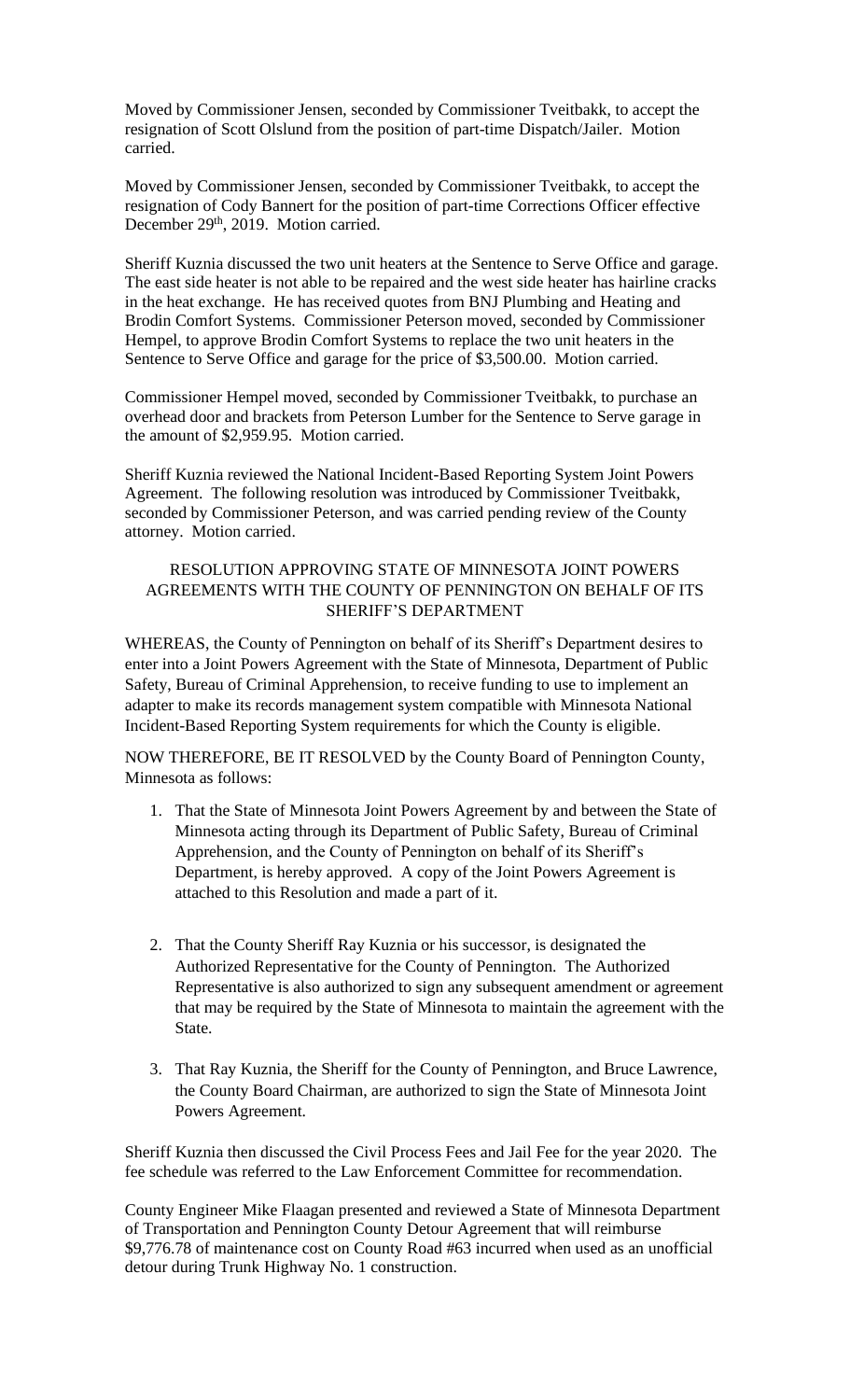The following resolution was introduced by Commissioner Jensen, seconded by Commissioner Peterson, and upon vote was unanimously carried.

### PENNINGTON COUNTY

### RESOLUTION

IT IS RESOLVED that Pennington County enter into MnDOT Agreement No. 1035816 with the State of Minnesota, Department of Transportation for the following purposes:

To provide for a lump sum payment by the State to the County as the State's full and complete share of the costs for the use of County Road No. 63 as an unofficial detour route during the contract construction performed upon, along, and adjacent to Trunk Highway No.1 from Trunk Highway No. 32 (Main Avenue North) to  $150<sup>th</sup>$  Avenue Northeast ( County State Aid Highway No. 18) under State Project No. 5702-44.

IT IS FURTHER RESOLVED that the County Engineer and the County Board Chairman are authorized to execute the Agreement and any amendments to the Agreement.

The County Engineer then reviewed a proposal to lease two 2020 John Deere 770G motor graders from RDO Equipment Company with a trade in of a 2010 John Deere 770 GP motor grader and a 2012 John Deere 770GP motor grader.

Commissioner Jensen moved, seconded by Commissioner Peterson, to enter into a sixyear lease with RDO Equipment Company for a 2020 John Deere 770G motor grader for \$24,997.30 per year with trade in of a 2012 John Deere 770GP motor grader (trade in value of \$70,000). Motion carried.

Commissioner Peterson moved, seconded by Commissioner Jensen, to enter into a sixyear lease with RDO Equipment Company for a 2020 John Deere 770G motor grader for \$26,981.54 per year with trade in of a 2010 John Deere 770GP motor grader (trade in value of \$60,000). Motion carried.

County Assessor Adeline Olson asked that the County Board approve the hiring of Amy Levenhagen for the position of Deputy Assessor II position effective January  $6<sup>th</sup>$ , 2020.

Moved by Commissioner Jensen, seconded by Commissioner Peterson, to hire Amy Levenhagen as the Deputy Assessor II effective January  $6<sup>th</sup>$ , 2020. Motion carried.

Moved by Commissioner Jensen, seconded by Commissioner Peterson, to transfer \$32,573.53 from various ditch maintenance funds to the Road & Bridge Fund for work done by the Highway Department in 2019. Motion carried.

Moved by Commissioner Jensen, seconded by Commissioner Peterson, to authorize the County Auditor-Treasurer to make temporary transfers as outlined by the County Auditor-Treasurer to bring ditch balances to a positive balance at the end of 2019. Motion unanimously carried.

Moved by Commissioner Tveitbakk, seconded by Commissioner Peterson, to hold an Economic Development Tax Abatement Hearing on January 28<sup>th</sup>, 2020 at 6:00p.m. on the following properties approved by the City of Thief River Falls City Council. Motion carried.

25.12100610 – Jacob Toren 25.12100510 – Jamie Englund 25.11500100 – Suresh Sreedharan 25.11500101 – Steven Keough

The County Board then discussed committing funds in the General Revenue and Road & Bridge Funds. Moved by Commissioner Tveitbakk, seconded by Commissioner Jensen to commit funds as follows. Motion unanimously carried.